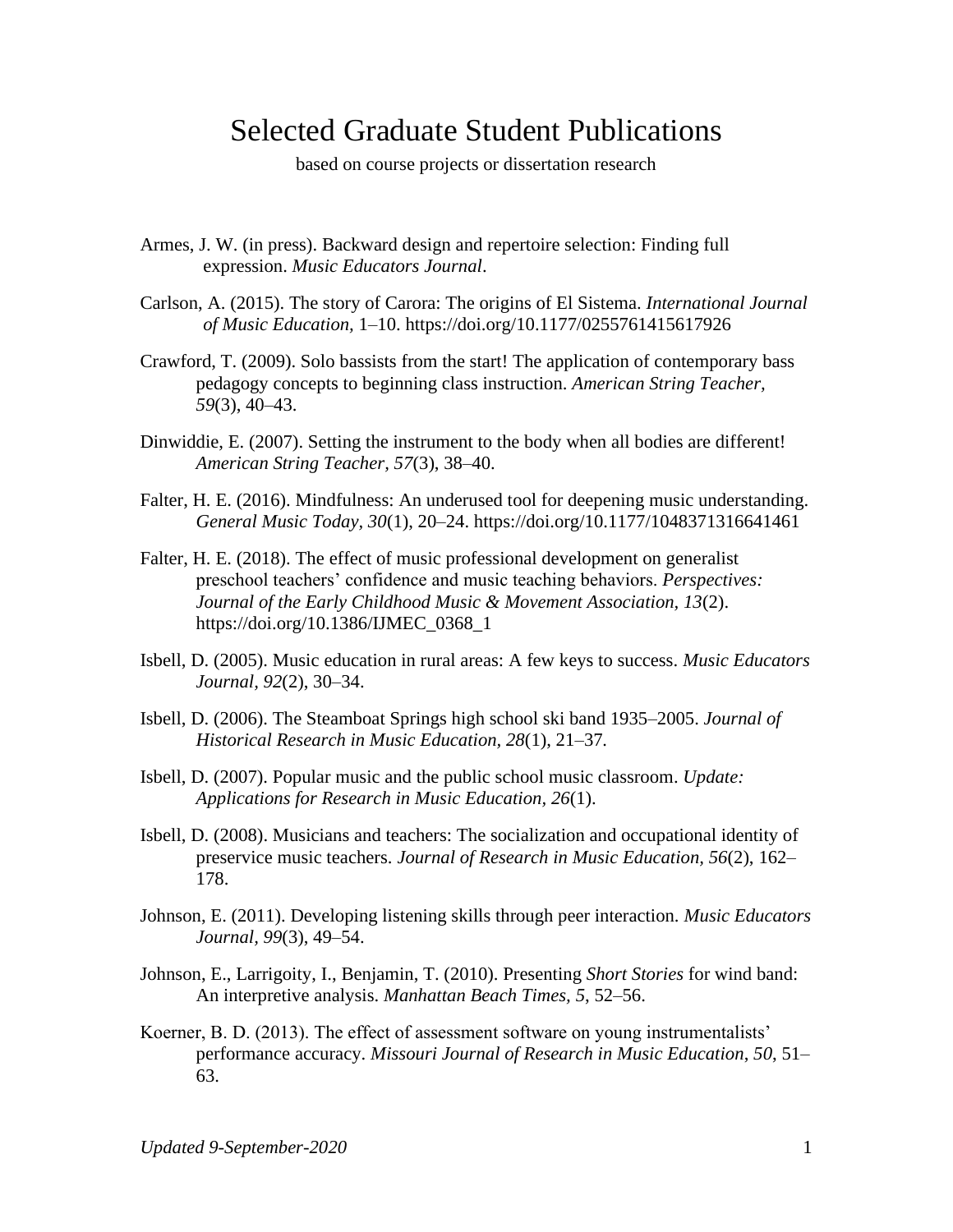- Koerner, B. D. (2013). Factors affecting intonation and an analysis of mainstream band ensemble intonation procedures. *Missouri School Music Magazine*, *67*(3), 42–48.
- Martin, L. (2012). The musical self-efficacy beliefs of middle school band students: An investigation of sources, meanings, and relationships with attributions for success and failure. *Bulletin of the Council for Research in Music Education, 191*, 45–60.
- Martin, L. (2014). Invincible Eagle: The career of Keith Brion. *Journal of Historical Research in Music Education, 36*(1), 3–22.
- Munroe, A. (2015). Curriculum integration in the general music classroom. *General Music Today*. https://doi.org/10.1177/1048371315572878
- Munroe, A. (2017). Measuring student growth within a merit-pay evaluation system: Perceived effects on music teacher motivation and career commitment. *Contributions to Music Education, 42*, 89–106.
- Munroe, A. (2017). Eunice Boardman's generative theory of musical learning and the *Holt Music* textbooks. *Journal of Historical Research in Music Education, 39*(2), 195–214.
- Munroe, A. (2019). "Keeping my head above water": The influence of context on the concerns of a novice urban music teacher. *Visions of Research in Music Education,* 33.
- Prichard, S. (2012). Listening to learn: The status of listening activities in secondary ensemble classes. *Contributions to Music Education, 38*(2), 101–115.
- Prichard, S. (2012) Practice makes perfect?: An effective model of practice instruction for large ensembles. *Music Educators Journal, 99*(2), 57–62.
- Russell, J. (2006). Building curriculum-based concerts. *Music Educators Journal, 92*(3), 34–39.
- Russell, J. (2007). I know what I need to know: The impact of cognitive and psychosocial development on undergraduate music education majors' investment in instrumental techniques courses. *Bulletin of the Council for Research in Music Education, 171,* 51–66.
- Russell, J. A. (2008). A discriminant analysis of the factors associated with the career plans of string music educators. *Journal of Research in Music Education, 56*(3), 204–219.
- Russell, J. (2009). Factors influencing undergraduate music education majors' investment in techniques courses taught by graduate instructors. *Music Education Research, 11*(3), 335–348.
- Silvey, B. A., & Koerner, B. D. (2016). The effect of conductor expressivity on middle school and high school students' performance and attitudes toward conducting. *Journal of Research in Music Education, 64*(1), 29–44.